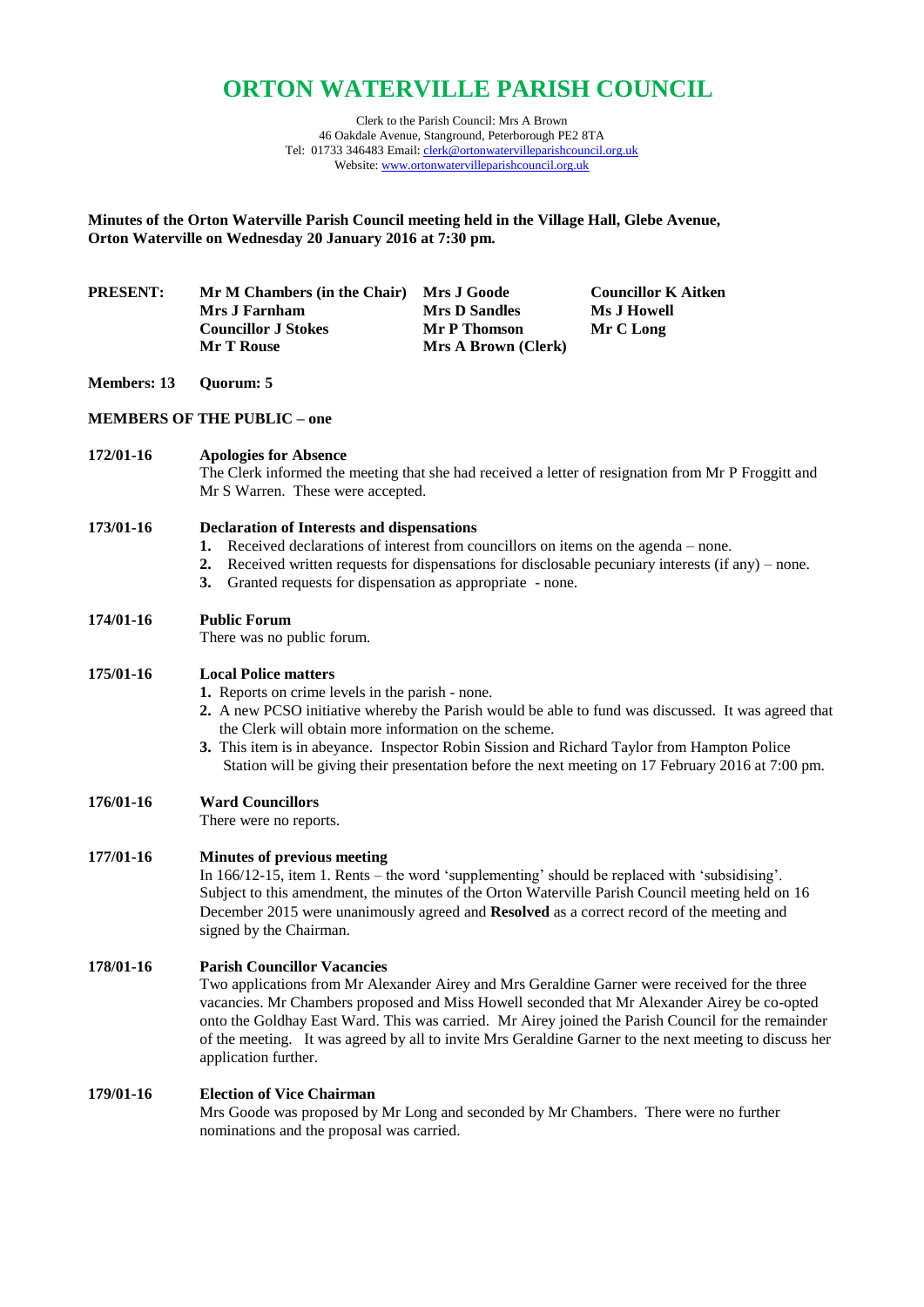**180/01-16 Clerks update**

- 'We're watching you' dog posters have arrived and will be put up by Amey near St Johns School/Peanut Park in Orton Goldhay, Orton Southgate and Orton Northgate.
- Reef Estates will be at the Orton Centre mid-February and notify the Clerk of the proposed location for the notice board. Their lawyers will ensure that the Parish Council receives documents so that the installation is recorded correctly via a licence.

# **181/01-16 Correspondence received:**

- **1. CAPALC –** Rural Peterborough and Rutland LEADER Programme was noted.
- **2. CAPALC** Buckingham Palace Garden Party nominations. It was agreed to put Mr Chambers name forward for this event.
- **3**. **CAPALC** No change to the Peterborough Parish Grants for recreation and burial grounds in 2016-17 was noted.
- **4**. **CAPALC** Referendum Principles was noted.

**4. Peterborough City Council –** Parish Councils Web presence. A proposal is being considered for a generic website for Parish Councils. The Parish Council has expressed an interest to be part of the process. Further information on this to follow.

#### **182/01-16 May Parish Council Elections**

Following the recent Local Government Boundary Commission review, Parish Council elections will be held again this year on 5 May. The number of Parish Councillors will remain as thirteen, however there will now be twelve on the Orton Waterville ward and one on the Goldhay ward. Further information about the review can be found at:

<http://www.legislation.gov.uk/uksi/2015/1858/contents/made>

The rules on registering to vote have changed in the last year and it was agreed that the Clerk obtain information posters from Peterborough City Council for the notice boards.

# **183/01-16 Finance Working Party**

Following recent resignations it was agreed that all councillors will be invited to attend the next working party meeting in September.

#### **184/01-16 Litter/Dog waste bins in the Parish**

A matter of concern was received regarding the lack of bin provision in Orton Northgate. The two post mounted bins have been replaced with only one large free standing bin. However there are two bins in the playground at Skye Close which appears to be excessive and would perhaps be better moved to the entrance of Loch Lomond Way. It was agreed that the Clerk would contact Peterborough City Council about this.

# **185/01-16 Devolution of services from Peterborough City Council to Parish Council**

Following on from the recent Parish Council Conference and the new Parish Charter, Councillor Aitken suggested that Adrian Chapman and Cate Harding from Peterborough City Council attend a future meeting and give a presentation of how the City Council views the role of Parish Councils in the future. It was agreed to invite them to the March meeting.

# **186/01-16 Community Payback Scheme**

Information was received from Kate Day, the Hampton Parish Council Clerk on their successful Community Payback Scheme. Applicants applying for the grant must demonstrate community benefits. It was agreed that the Clerk contact Kate Day to discuss this further with a view to the Parish Council setting up such a scheme.

#### **187/01-16 Parish Council Liaison meeting**

A special meeting is being held on 9 February 2016 to discuss the Council budget proposals. Mr Chambers will attend.

# **188/01-16 Open Space Maintenance Contract**

The new Open Space Maintenance contract tender Specification proposals was circulated and agreed. **Resolved: that the tender specification be sent and at least three contractors be invited to submit a tender. The tender specification will also be posted on the Parish Council website inviting companies to tender.**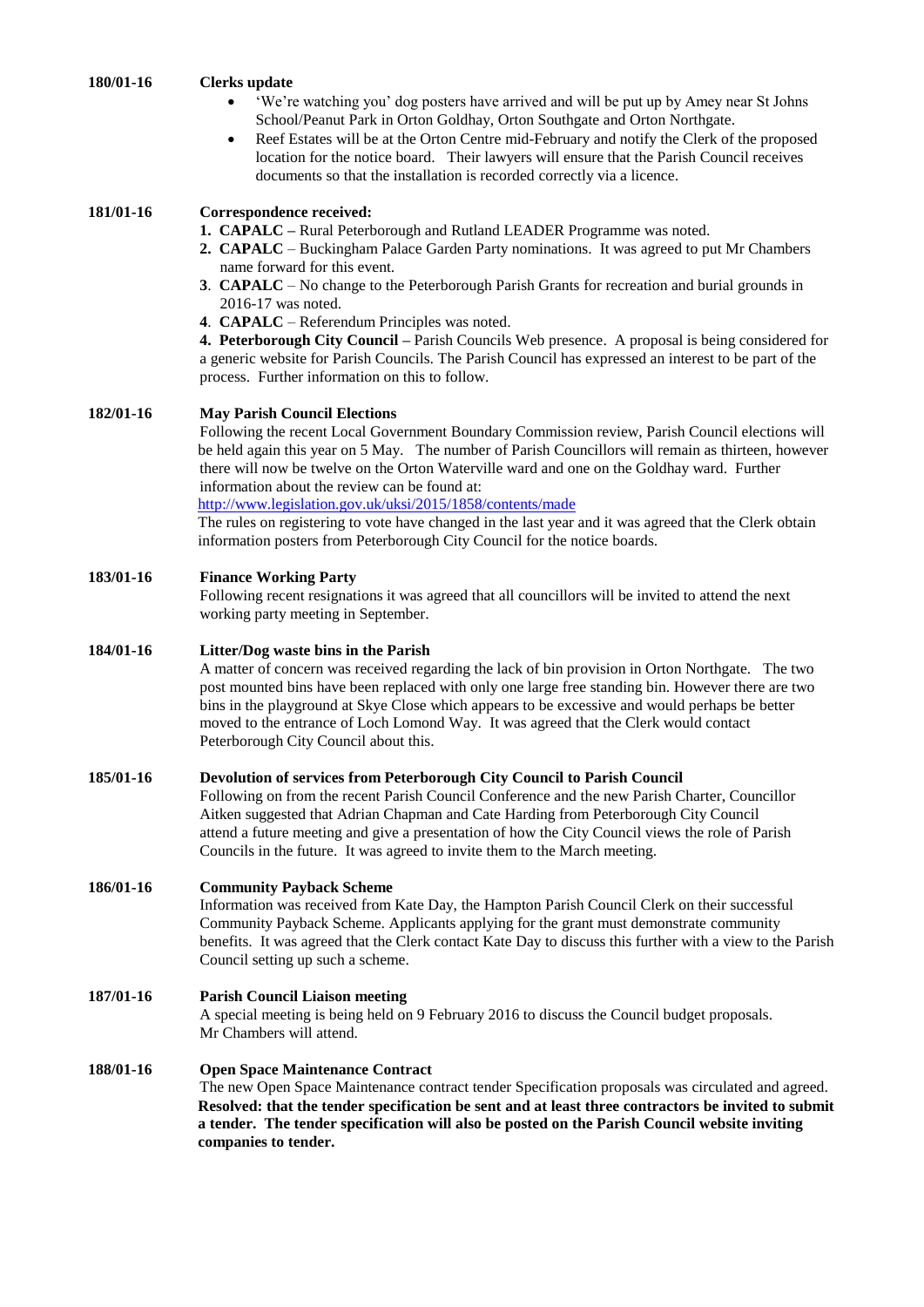# **189/01-16 Cemetery**

- **1.** A matter of concern was raised regarding the lack of cemetery signage. The local shops receive many callers for directions. It was agreed that the Clerk should contact Peterborough City Council Highways Department and seek their advice in the matter first.
- **2.** The Clerk informed the meeting that she had received a report of the theft of a flower vase from a cremated remains plot. This was noted.

# **190/01-16 Allotments**

- **1.** Gostwick The Clerk has contacted Amey to obtain free wood mulch for allotment tenants. This will be dropped off by Amey in the coming weeks when they are next in the area.
- **2.** Cherry Orton Road Pot holes have appeared in the allotment access road again. It was noted that there may be sufficient road plainings left over from when the road was last repaired which could be used. It was agreed that the Clerk will obtain quotes for the road repair.
- **3.** Wyman Way No matters of concern were received.

| <b>1.</b> The following payments were authorised: |                                                           |                     |  |  |
|---------------------------------------------------|-----------------------------------------------------------|---------------------|--|--|
| Caroline Hall                                     | Tree survey report – St Marys Church                      | £350.00             |  |  |
| Cambridgeshire County Council                     | New cheque re-issued for October 2015 payment – original  | £422.10             |  |  |
|                                                   | cheque lost in post and has been cancelled at bank        |                     |  |  |
| Anglian Water                                     | Water charges - Gostwick allotments                       | £101.37             |  |  |
| Anglian Water                                     | Water charges – Cherry Orton allotments                   | £70.62              |  |  |
| Anglian Water                                     | Water charges - Cemetery                                  | £21.14              |  |  |
| <b>Beebys Limited</b>                             | Cemetery maintenance - January                            | £456.00 $*$         |  |  |
| Clerk's salary                                    | December salary                                           | £1007.78            |  |  |
| Clerk's expenses                                  | Reimbursements (January)                                  | £79.80              |  |  |
| Cambridgeshire County Council                     | Superannuation (Jan) employer $\&$ employee contributions | £422.10             |  |  |
| HM Revenue & Customs                              | Tax and NI (January)                                      | £121.64             |  |  |
|                                                   |                                                           | *Denotes VAT at 20% |  |  |

**191/01-16 Finance & Administration** 

#### **2.** Income received

| 110.7110.100             |          |  |
|--------------------------|----------|--|
| Cemetery                 | £2298.00 |  |
| Village Hall Trust       | £290.00  |  |
| noticeboard contribution |          |  |
| <b>Bank Interest</b>     | £0.36    |  |
|                          |          |  |

- **3.** The end of 3rd quarter financial report was received and noted.
- **4.** As part of her on-going development, the Clerk informed the meeting was she would like to attend the forthcoming Clerks finance training day in Sawtry. This was unanimously agreed.

| 192/01-16      | <b>Planning matters</b>                                                    |                             |
|----------------|----------------------------------------------------------------------------|-----------------------------|
|                | Comments on new applications as follows:                                   |                             |
| 15/02098/LBC   | Single storey rear extension involving demolition of part of existing flat | No objection                |
|                | roof rear extension at 31 Cherry Orton Road, Orton Waterville,             |                             |
|                | Peterborough PE2 5EQ                                                       |                             |
| 15/01737/HHFUL | Replace stone cladding with 1:2:9 mix render at 4 New Road, Orton          | No objection                |
|                | Waterville, Peterborough PE2 5EJ                                           |                             |
| 15/02061/FUL   | Modification of existing front entrance lobby to incorporate new           | No objection                |
|                | revolving door and side doors. Addition of new ground floor rear           |                             |
|                | entrance lobby to existing office building at Longcap 1 Ltd, Elmstead,     |                             |
|                | Southgate Park, Bakewell Road,                                             |                             |
|                | Orton Southgate, Peterborough PE2 6TJ                                      |                             |
| 15/02087/FUL   | Change of use from B1 to D2 – retrospective at 32 Tresham Road, Orton      | Concerns regarding the      |
|                | Southgate, Peterborough PE2 6SG                                            | lack of parking spaces.     |
|                |                                                                            | The change of use implies   |
|                |                                                                            | an increase in visitors yet |
|                |                                                                            | there is no provision for   |
|                |                                                                            | more parking spaces.        |
| 15/01880/FUL   | Reinstatement of one dwelling back to two dwellings including two new      | No objection                |
|                | first floor window openings on front elevation at 17-18 Everingham,        |                             |
|                | Orton Brimbles, Peterborough PE2 5XP                                       |                             |
| 15/02093/HHFUL | Proposed conservatory to front of family dwelling at 5 Beckingham,         | No objection                |
|                | Orton Goldhay, Peterborough PE2 5TL                                        |                             |